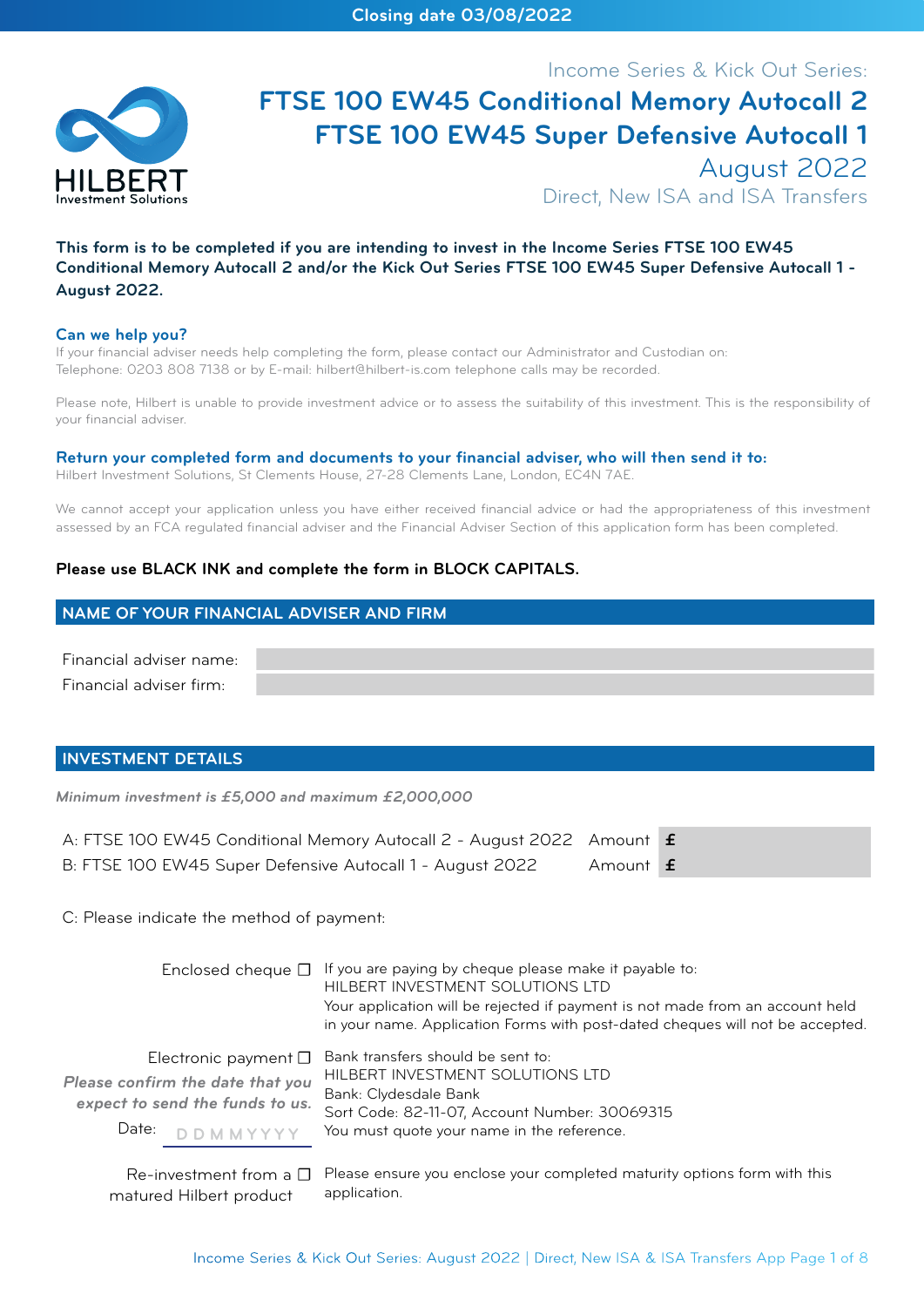# **SECTION 1 – PERSONAL DETAILS**

TIN:

**HILBERT Investment Solutions** 

*ISA investments are NOT available as a joint investment – each applicant must complete a separate application.*

|                                                     |                                                  | <b>First Investor</b>                                                                                                                                              |                                                       | <b>Second Investor (If Applicable)</b>                                    |
|-----------------------------------------------------|--------------------------------------------------|--------------------------------------------------------------------------------------------------------------------------------------------------------------------|-------------------------------------------------------|---------------------------------------------------------------------------|
| Title (Mr/Mrs/Miss/Ms):                             |                                                  |                                                                                                                                                                    |                                                       |                                                                           |
| Full first name(s):                                 |                                                  |                                                                                                                                                                    |                                                       |                                                                           |
| Surname:                                            |                                                  |                                                                                                                                                                    |                                                       |                                                                           |
| Marital status:                                     | □ Married<br>$\square$ Single<br>$\Box$ Separate | $\Box$ Civil union<br>□ Divorced<br>□ Widower<br><b>Permanent Address</b>                                                                                          | $\Box$ Married<br>$\square$ Single<br>$\Box$ Separate | $\Box$ Civil union<br>□ Divorced<br>□ Widower<br><b>Permanent Address</b> |
| Building name/number:                               |                                                  |                                                                                                                                                                    |                                                       |                                                                           |
| Street:                                             |                                                  |                                                                                                                                                                    |                                                       |                                                                           |
| City/Town:                                          |                                                  |                                                                                                                                                                    |                                                       |                                                                           |
| County:                                             |                                                  |                                                                                                                                                                    |                                                       |                                                                           |
| Postcode:                                           |                                                  |                                                                                                                                                                    |                                                       |                                                                           |
| Country:                                            |                                                  |                                                                                                                                                                    |                                                       |                                                                           |
| Date of birth:                                      |                                                  | <b>DDMMYYYY</b>                                                                                                                                                    |                                                       | <b>DDMMYYYY</b>                                                           |
| Home telephone:                                     |                                                  |                                                                                                                                                                    |                                                       |                                                                           |
| Mobile telephone:                                   |                                                  |                                                                                                                                                                    |                                                       |                                                                           |
| Email:                                              |                                                  |                                                                                                                                                                    |                                                       |                                                                           |
| Nationality:                                        |                                                  |                                                                                                                                                                    |                                                       |                                                                           |
| National Insurance<br>number:                       |                                                  |                                                                                                                                                                    |                                                       |                                                                           |
| Passport number:                                    |                                                  |                                                                                                                                                                    |                                                       |                                                                           |
| Passport issue date:                                |                                                  |                                                                                                                                                                    |                                                       |                                                                           |
| Passport valid to:                                  |                                                  |                                                                                                                                                                    |                                                       |                                                                           |
|                                                     |                                                  |                                                                                                                                                                    |                                                       |                                                                           |
| <b>TAX RESIDENCY</b>                                |                                                  |                                                                                                                                                                    |                                                       |                                                                           |
| Please provide details of your Tax Residency below. |                                                  |                                                                                                                                                                    |                                                       |                                                                           |
| Are you a US person?                                |                                                  | $\Box$ Yes $\Box$ No                                                                                                                                               |                                                       | $\Box$ Yes $\Box$ No                                                      |
|                                                     |                                                  | If yes, please note that this Plan is not offered to US Persons. Please speak to your<br>financial adviser for advice on any alternative options available to you. |                                                       |                                                                           |
| Are you resident in the<br>UK for tax purposes?     |                                                  | $\Box$ Yes $\Box$ No                                                                                                                                               |                                                       | $\Box$ Yes $\Box$ No                                                      |
| Are you a resident for                              |                                                  | $\Box$ Yes $\Box$ No                                                                                                                                               |                                                       | $\Box$ Yes $\Box$ No                                                      |
| tax purposes in any<br>other country?               |                                                  | If yes, please indicate addresses and Tax Identification Numbers (TIN) for all countries you<br>are a resident for the purposes of that country's tax.             |                                                       |                                                                           |
| Building name/number:                               |                                                  |                                                                                                                                                                    |                                                       |                                                                           |
| Street:                                             |                                                  |                                                                                                                                                                    |                                                       |                                                                           |
| City/Town:                                          |                                                  |                                                                                                                                                                    |                                                       |                                                                           |
| County:                                             |                                                  |                                                                                                                                                                    |                                                       |                                                                           |
| Postcode:                                           |                                                  |                                                                                                                                                                    |                                                       |                                                                           |
| Country:                                            |                                                  |                                                                                                                                                                    |                                                       |                                                                           |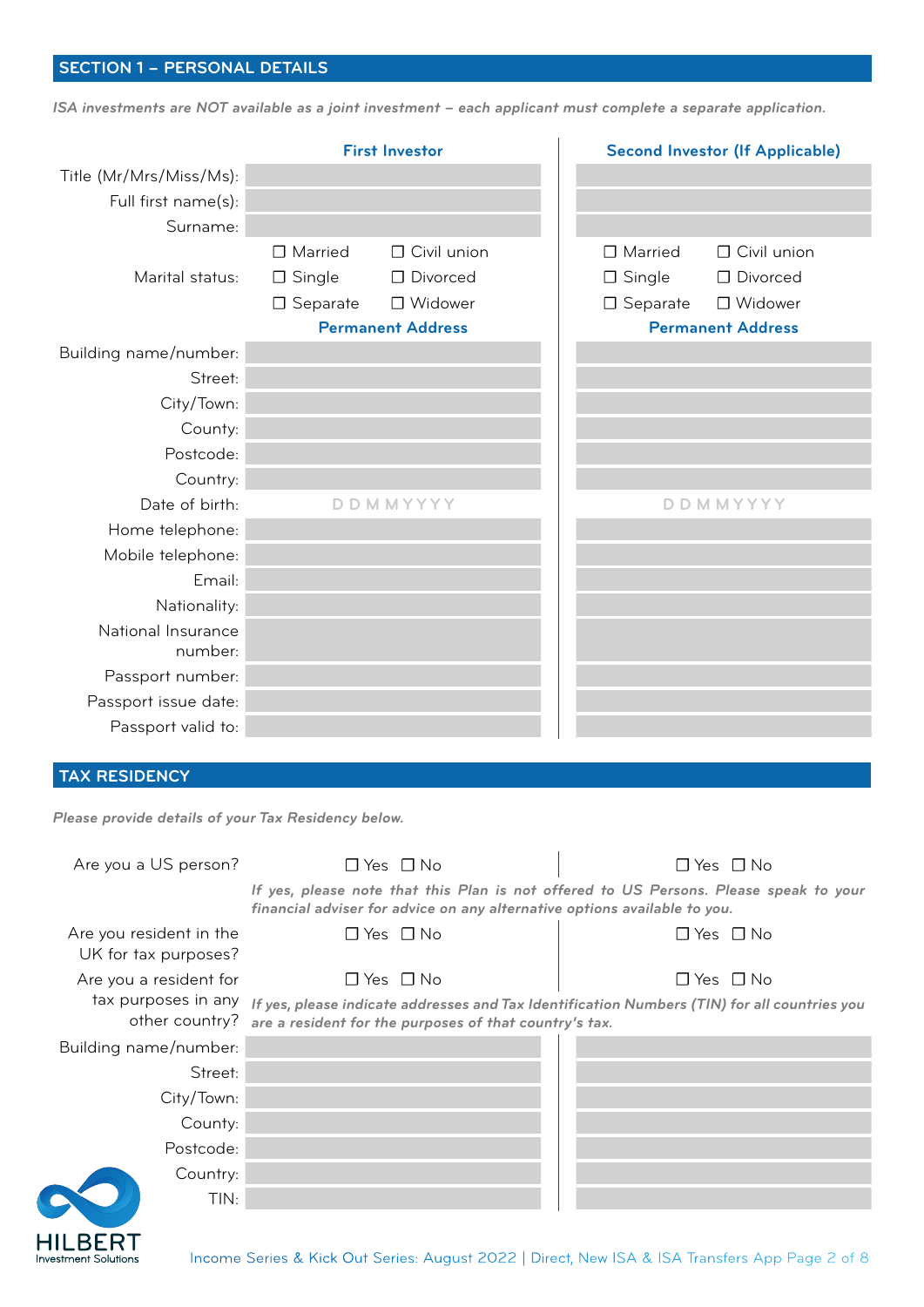# **DIRECT INVESTMENT ON BEHALF OF A CHILD (Under 18)**

*Please provide the child's name and date of birth below.*

| - |  |
|---|--|
|   |  |

# **PROFESSIONAL STATUS**

|                               | <b>First Investor</b>                          | <b>Second Investor (If Applicable)</b> |
|-------------------------------|------------------------------------------------|----------------------------------------|
| Occupation:                   |                                                |                                        |
| Employer:                     |                                                |                                        |
| Are you a politically exposed | $\Box$ Yes $\Box$ No                           | $\Box$ Yes $\Box$ No                   |
| person (PEP)?                 | If yes, please provide more information below. |                                        |
|                               |                                                |                                        |

## **SOURCE OF WEALTH**

*Source(s) which originally created your wealth and significantly contributed to your wealth since. (This may be the same as the source of funds.)*

| $\Box$ Company profits                            | $\Box$ Gift        | $\Box$ Pensions | $\Box$ Salary        |
|---------------------------------------------------|--------------------|-----------------|----------------------|
| □ Dividends / Director's token                    | $\Box$ Inheritance | □ Property Sale | $\Box$ Savings       |
| □ Divorce settlement                              | $\Box$ Loan        | $\Box$ Rent     | □ Share / Asset sale |
| $\Box$ Encashment claim /<br>Maturing investments | $\Box$ Other       |                 |                      |

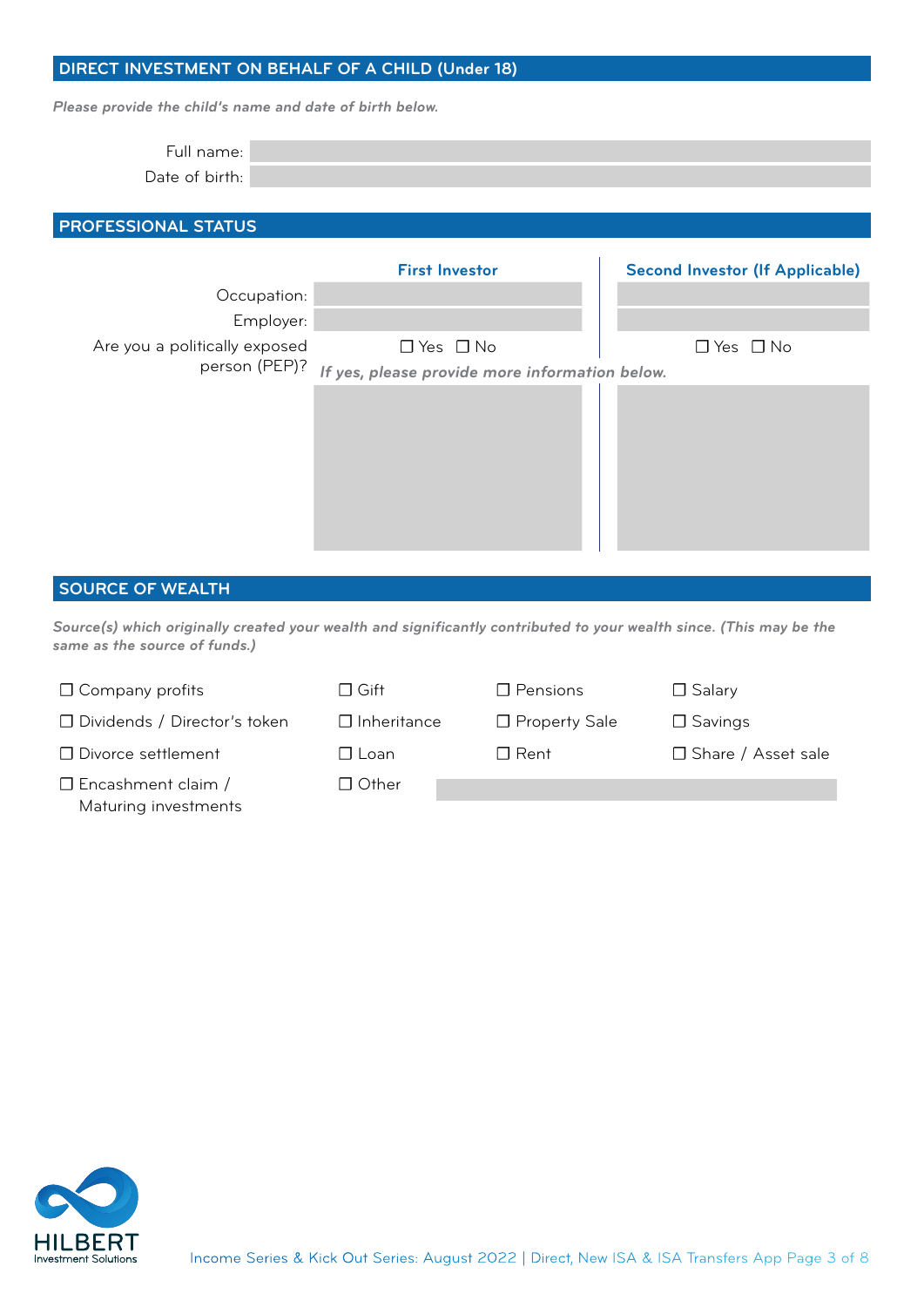## **SECTION 2 – INVESTMENT AMOUNT: DIRECT, NEW ISA INVESTMENTS AND ISA TRANSFERS**

*The minimum investment is £5,000 (Advised Applications). For this year's ISA tax allowances please refer to the HMRC website (www.gov.uk).*

|                                                                    | <b>FTSE 100 EW45</b><br><b>Conditional Memory</b><br><b>Autocall 2</b> | <b>FTSE 100 EW45</b><br><b>Super Defensive</b><br><b>Autocall 1</b> |
|--------------------------------------------------------------------|------------------------------------------------------------------------|---------------------------------------------------------------------|
| Amount you are sending as a Direct investment: $\mathbf f$         |                                                                        |                                                                     |
| Amount you are sending as an ISA investment <b>f</b><br>(2022/23): |                                                                        |                                                                     |
| Approximate value of all ISAs being transferred*: $\mathbf f$      |                                                                        |                                                                     |
| Total amount $*$ $\mathbf{f}$                                      |                                                                        |                                                                     |

*\*The specific amounts being transferred from each provider are completed in the ISA Transfer Request form. \*\*Total Amount is subject to change as the ISA transfer amount is approximate.*

# **SOURCE OF FUNDS**

*The source(s) which originally created the funds which you are using to open this plan.* 

| $\Box$ Company profits                            | $\Box$ Gift        | $\Box$ Pensions      | $\Box$ Salary        |
|---------------------------------------------------|--------------------|----------------------|----------------------|
| □ Dividends / Director's token                    | $\Box$ Inheritance | $\Box$ Property sale | $\Box$ Savings       |
| □ Divorce settlement                              | $\Box$ Loan        | $\Box$ Rent          | □ Share / Asset sale |
| $\Box$ Encashment claim /<br>Maturing investments | $\Box$ Other       |                      |                      |

# **SECTION 3 – ADVISER FEES**

*You may incur fees for the service provided by your financial adviser. We can facilitate the adviser fees from the money you are sending. If you would like us to do this, please tick the box and fill in the amount below.*

| Would you like us to facilitate your adviser fees? | $\Box$ Yes $\Box$ No |
|----------------------------------------------------|----------------------|
| Adviser Charge: f                                  | or                   |

*Please note, if you request us to pay Adviser Fees from the transfer amount, you will permanently lose the ISA entitlement relating to the amount paid to your adviser.*

# **SECTION 4 – ACCOUNT DETAILS FOR INCOME PAYMENTS (If Applicable)**

| <b>Bank/Building Society:</b> |  |
|-------------------------------|--|
| Account name:                 |  |
| Reference or Roll number:     |  |
| Sort code:                    |  |
| Account number:               |  |

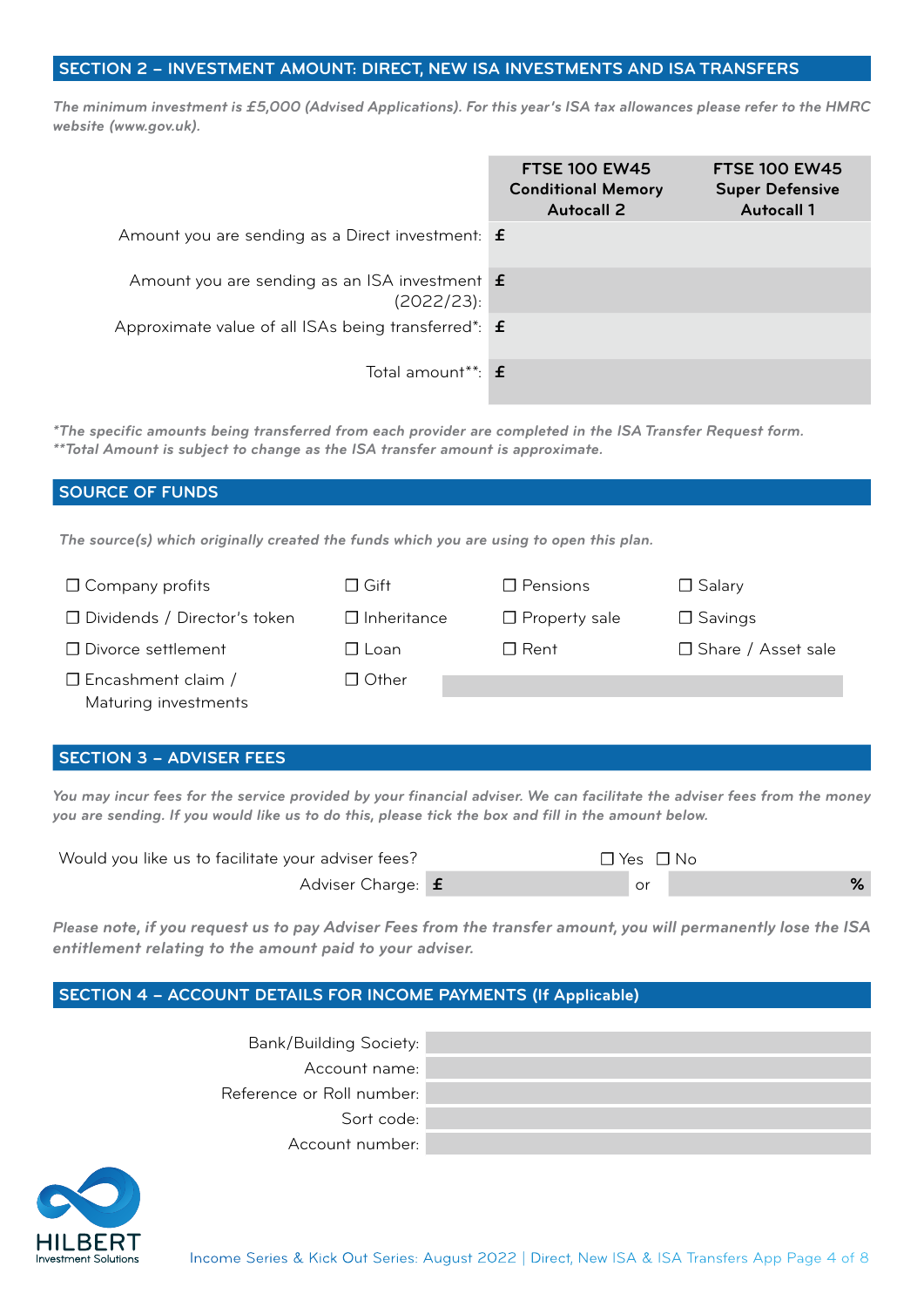## **SECTION 5 – EXISTING ISA TRANSFER REQUEST**

*Please complete an existing ISA transfer request for each ISA transfer request you are making into this Plan. If you are transferring more than one ISA, please photocopy this form and sign a separate form for each ISA you are transferring.* 

*You will need to sign each transfer request. Photocopied signatures cannot be accepted. Please note that an ISA for the current tax year can only be transferred in full.*

| Your details:                                        |                            |   |
|------------------------------------------------------|----------------------------|---|
| Title (Mr/Mrs/Miss/Ms):                              |                            |   |
| Full first name(s):                                  |                            |   |
| Surname:                                             |                            |   |
| Date of birth:                                       |                            |   |
| National Insurance number:                           |                            |   |
| Permanent address:                                   |                            |   |
| Postcode:                                            |                            |   |
| Existing ISA manager's details:                      |                            |   |
| Name:                                                |                            |   |
| Address:                                             |                            |   |
| Postcode:                                            |                            |   |
| Telephone number:                                    |                            |   |
| Account number of the ISA:                           |                            |   |
| Amount to be transferred<br>(Minimum amount £5,000): | $\Box$ Full $\Box$ Partial | £ |

### **I confirm that I wish to transfer my existing ISA**

### **Existing ISA plan manager instructions:**

1. I instruct the manager of the ISA shown above to give Hilbert Investment Solutions any information they may need to enable the transfer of my Plan, to sell any ISA assets and send either a BACS payment directly to the client account of Hilbert Investment Solutions, being Clydesdale Bank (Sort Code: 82-11-07 Account Number: 30069315) a cheque made payable to HILBERT INVESTMENT SOLUTIONS LTD and to send the proceeds to: Hilbert Investment Solutions, St Clements House, 27-28 Clements Lane, EC4N 7AE. If there is a problem, please contact Hilbert on 0203 808 7138. Telephone calls may be recorded.

2. All dividends, interest and tax credits arising after the transfer should be made payable directly to me.

Signature:

D D M M Y Y Y Y Y V D D M M Y Y Y Y

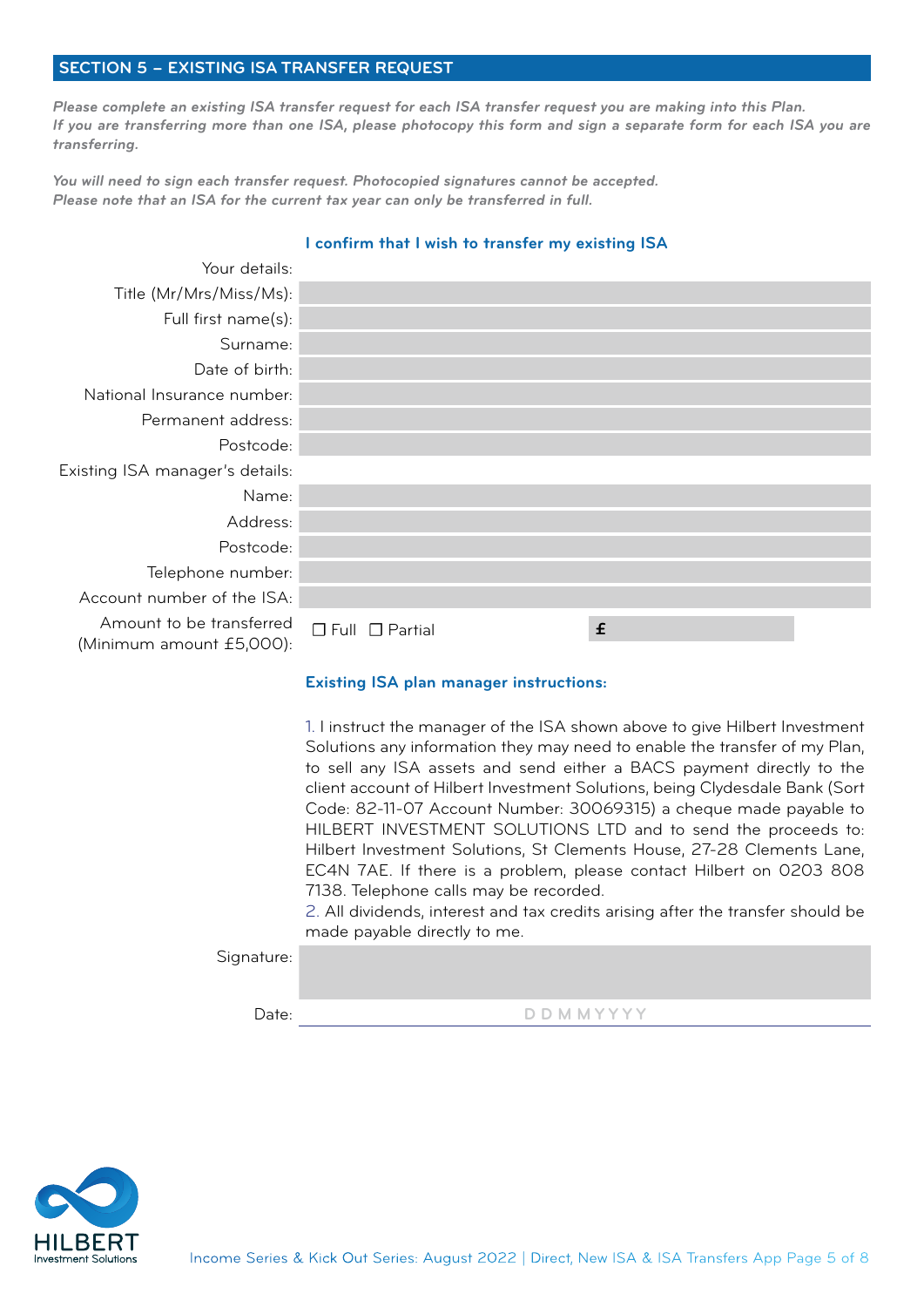## **SECTION 6 – DATA PROTECTION**

*You authorise us to hold and process the information supplied on the application form as a data controller for the purposes of the The EU General Data Protection Regulation ("GDPR") and the Data Protection Act 2018 (DPA 2018). We will hold and process information for the administration of this and any future application, for the operation of your investment, for statistical analysis and for marketing goods and services. You also authorise us to transfer information you provide on your application form (or subsequently) to Hilbert. They will only use such data for purposes ancillary to their role as Plan Manager, including but not limited to hedge management, dealing with queries, fulfilling their regulatory obligations, statistical analysis and marketing on the Plan's maturity. Your data will be used for no other purposes. You authorise the disclosure of your information concerning your investment to a financial adviser acting on your behalf. You are entitled to request details of any of your personal data we may hold and to require us to correct any inaccuracies.*

 $\Box$  Please tick this box if you want to receive future promotion, offers and communication from us.

### **DECLARATION AND AUTHORITY**

#### I declare that:

- 1. I am 18 years of age or over and I am neither based nor living in the United States nor a U.S. Person (as defined in Regulation S under the U.S. Securities Act of 1933, as amended, or as defined in the U.S. Internal Revenue Code of 1986, as amended).
- 2. All subscriptions made belong to me.
- 3. I authorise Hilbert Investment Solutions: (a) to hold my cash subscription, investments, ISA investments, interest and other rights or proceeds in respect of those investments and any cash or other proceeds; (b) to make on my behalf any claims to relief from tax in respect of ISA investments.
- 4. I have read and understood the information contained in the brochure which refers to Counterparty Risk and understand that should the Counterparty fail to meet its obligations to pay the amount due from my Investment, I may not receive back my investment and may not be entitled to any compensation.
- 5. I have read and understood "Is this investment suitable for you?" and "Risks" and confirm that the terms set out within the brochure and Key Information Document (KID) are acceptable to me as the investor.
- 6. I understand that market prices can go down as well as up and I may get back less than my original investment. Past performance is not a guide to future performance.
- 7. I understand that the extent and value of any tax advantages or benefits arising from the use of tax-advantaged services such as ISAs and SIPPs will vary according to my circumstances. The levels and bases of taxation may also change.
- 8. I understand that in compliance with the FCA rules, telephone calls will be recorded.
- 9. I understand that early encashment is likely to lead to some loss of capital.
- 10. (Only if you are applying to subscribe for an ISA) I have not subscribed and will not subscribe for another Stocks & Shares ISA in the tax year and I am resident in the United Kingdom for tax purposes or, if not so resident, either perform duties which, by virtue of Section 28 of Income Tax (Earnings & Pensions) Act 2003 (Crown employees serving overseas), are treated as being performed in the United Kingdom, or I am married to or in a civil partnership with a person who performs such duties. I will inform you if I cease to be so resident or to perform such duties or be married to or in a civil partnership with a person who performs such duties.
- 11. I undertake to advise Hilbert Investment Solutions promptly of any change in circumstances which causes the information contained herein to become incorrect or incomplete and to provide Hilbert Investment Solutions with an updated declaration within 30 days of such a change in circumstances.
- 12. I am aware that in certain circumstances Hilbert Investment Solutions will be obliged to share this information with UK tax authorities, who may pass it on to other tax authorities.

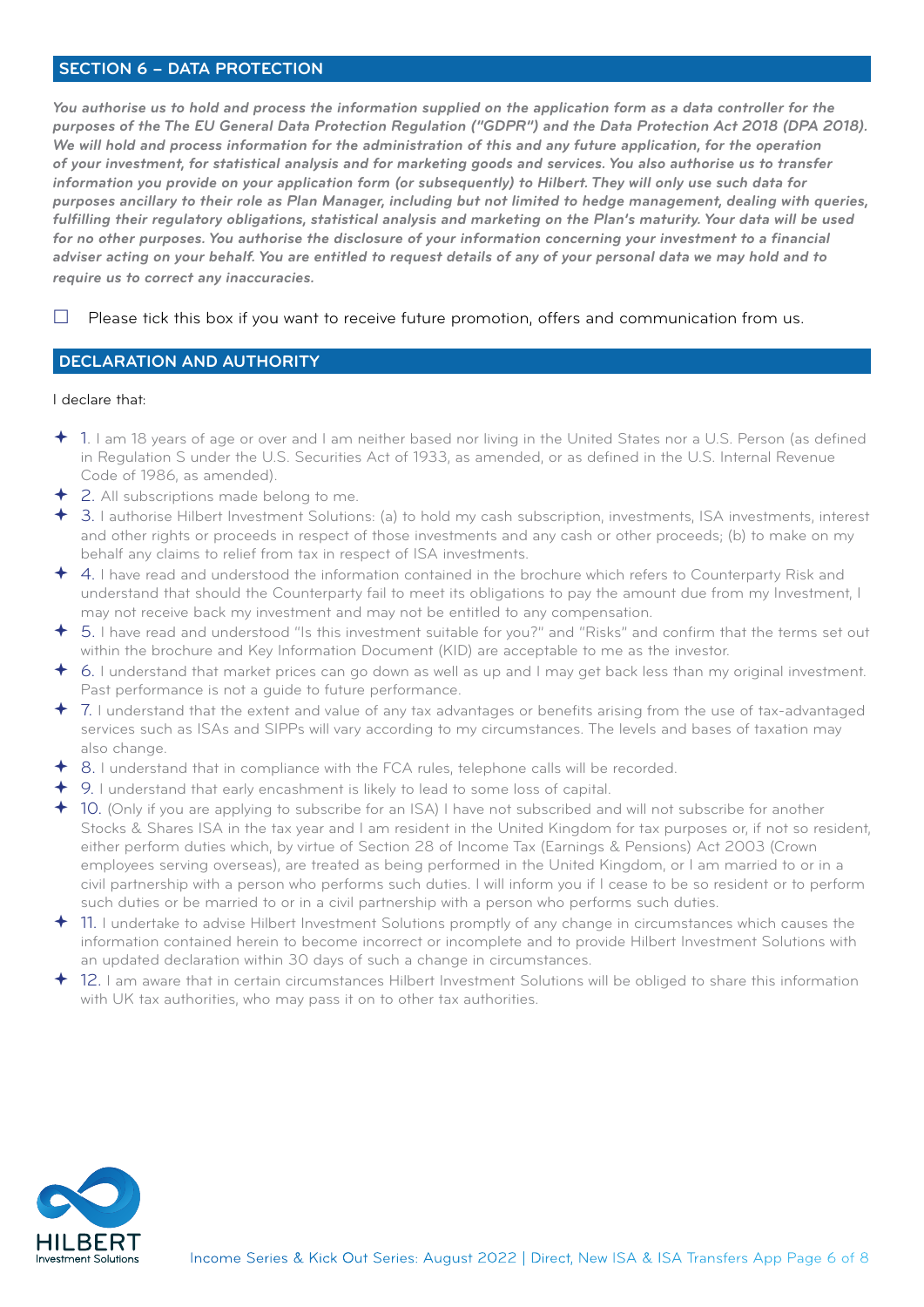# **SECTION 6 – DECLARATION AND AUTHORITY (Continued):**

I have read and understood the relevant Plan brochure, Key Information Document (KID) and Terms & Conditions and accept the terms under which my Investment will be managed. I declare that this application form has been completed to the best of my knowledge and belief. I understand that the producers of this brochure and Key Information Document (KID) have not provided investment advice and confirm that I am making this application through my financial adviser (and have taken taxation advice if appropriate) and I wish to make this investment.

| 1st Investor: |                 | 2nd Investor:<br>(If applicable) |                 |
|---------------|-----------------|----------------------------------|-----------------|
| Print name:   |                 | Print name:                      |                 |
| Date:         | <b>DDMMYYYY</b> | Date:                            | <b>DDMMYYYY</b> |
|               |                 |                                  |                 |

# **CHECKLIST:**

*Before returning this application form to your financial adviser or intermediary, please check that:*

 $\Box$  You have completed all relevant sections of the form.<br> $\Box$  Your payment amount matches the amount document

 $\Box$  Your payment amount matches the amount documented on the application form.<br> $\Box$  You have advised us of any fees that you wish us to pay a financial adviser or interr

You have advised us of any fees that you wish us to pay a financial adviser or intermediary on your behalf.